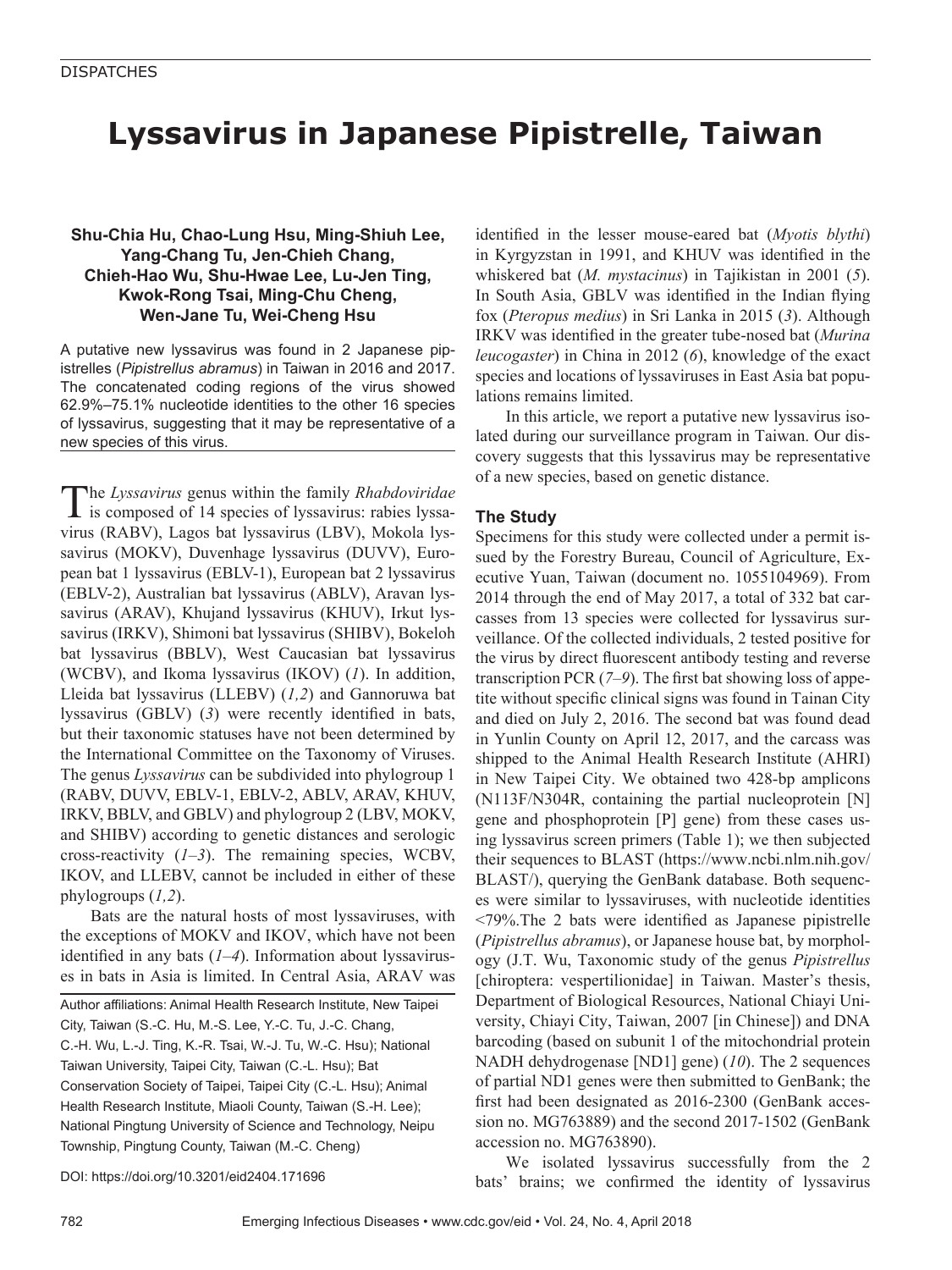|                        | tound in 2 Japanese pipistrelles ( <i>Pipistrellus abramus</i> ) in Taiwan in 2016 and 2017                                 |             |  |
|------------------------|-----------------------------------------------------------------------------------------------------------------------------|-------------|--|
| Primer name            | Sequence, $5' \rightarrow 3'$                                                                                               | Position*   |  |
| Lyssavirus screen      |                                                                                                                             |             |  |
| JW12 (7)               | ATGTAACACCYCTACAATG                                                                                                         |             |  |
| N165-146 (7)           | <b>GCAGGGTAYTTRTACTCATA</b>                                                                                                 |             |  |
| N113F (8)              | <b>GTAGGATGCTATATGGG</b>                                                                                                    |             |  |
| N304R (9)              | <b>TTGACGAAGATCTTGCTCAT</b>                                                                                                 |             |  |
| Lyssavirus full genome |                                                                                                                             |             |  |
| <b>TWBLV 1F</b>        | ACGCTTAACGACAAAAYC                                                                                                          | $1 - 18*$   |  |
| <b>TWBLV1R</b>         | <b>TCTTGCATTTCTTTCTCATC</b>                                                                                                 | 1154-1173   |  |
| <b>TWBLV 2F</b>        | TTCGTAGGATGTTACATGGG                                                                                                        | 1010-1029   |  |
| TWBLV 2R               | <b>TAAAAATATCCCAGAAGATC</b>                                                                                                 | 2174-2193   |  |
| <b>TWBLV3F</b>         | AGARATAGCWCATCAGATWGC                                                                                                       | 2118-2138   |  |
| <b>TWBLV3R</b>         | <b>CTATTGTGTGGCACCATWAC</b>                                                                                                 | 3205-3224   |  |
| <b>TWBLV 4F</b>        | <b>GATGAGGATAAGAACACATC</b>                                                                                                 | 3072-3091   |  |
| TWBLV 4R               | <b>TCCTGAAGTGACTGAGTTTTC</b>                                                                                                | 4274-4294   |  |
| <b>TWBLV 5F</b>        | <b>CTGATGGAYGGRTCATGGGT</b>                                                                                                 | 4081-4100   |  |
| <b>TWBLV 5R</b>        | GAGACAGGAGCCGGAGTCTT                                                                                                        | 5280-5299   |  |
| <b>TWBLV 6F</b>        | AACAGGTAGCTCCCGAGTTTGTTC                                                                                                    | 4881-4904   |  |
| <b>TWBLV 6R</b>        | CTGAGTGAGACCCATGTATCCAAA                                                                                                    | 5767-5790   |  |
| <b>TWBLV7F</b>         | ACTGAGGTTTATGATGACCC                                                                                                        | 5478-5497   |  |
| <b>TWBLV7R</b>         | CCCCAGTGTCTATARCAWCC                                                                                                        | 6561-6580   |  |
| <b>TWBLV 8F</b>        | CATTCTTTGGGGGATTTCCC                                                                                                        | 6426-6445   |  |
| <b>TWBLV 8R</b>        | <b>GTTTGTGATTCTCTRTCWATC</b>                                                                                                | 7595-7615   |  |
| <b>TWBLV 9F</b>        | CATGCTGGAACGGTCAGGAYG                                                                                                       | 7522-7542   |  |
| <b>TWBLV 9R</b>        | <b>CTGAGTTAAAGAAAGATTCTT</b>                                                                                                | 8662-8682   |  |
| TWBLV 10F              | <b>CTCAGTGAGTTRTTYAGCTC</b>                                                                                                 | 8547-8566   |  |
| TWBLV 10R              | CAGATAGAAGAGCCTATT                                                                                                          | 9746-9763   |  |
| TWBLV 11F              | CATGATTCAGGGTAYAAYGA                                                                                                        | 9648-9667   |  |
| TWBLV 11R              | <b>GTCTGTAACTTCTGCATCAC</b>                                                                                                 | 10862-10871 |  |
| TWBLV 12F              | ATCTGGGAAAAGCCATCAGA                                                                                                        | 10755-10774 |  |
| TWBLV 12R              | ACGCTTAACAAAAAAAACAA                                                                                                        | 11961-11980 |  |
|                        | *Compared with reference genomic sequence, Irkut Iyssavirus (GenBank accession no. NC020809). TWBLV, Taiwan bat Iyssavirus. |             |  |

**Table 1**. Lyssavirus screen primers and the 12 amplifying primer sets used to identify Taiwan bat lyssavirus, a putative new lyssavirus found in 2 Japanese pipistrelles (*Pipistrellus abramus*) in Taiwan in 2016 and 2017

morphologically by electron microscopy (*11*) and molecularly by nucleotide sequencing. In addition, after we isolated the viruses from the brain tissues, we performed reverse transcription PCR and virus isolation for visceral organs and salivary glands; both tests were positive for the salivary glands of both bats.

We determined nucleotide sequences of the genome of the isolated viruses, designated Taiwan bat lyssavirus (TWBLV). The first TWBLV isolate was designated TWBLV/TN/2016 (GenBank accession no. MF472710), and the second TWBLV/YL/2017 (GenBank accession no. MF472709). We amplified the nucleoprotein (N),

**Table 2**. Nucleotide identities for the N, P, M, G, L genes and the concatenated coding genes between Taiwan bat lyssavirus, a putative new lyssavirus found in 2 Japanese pipistrelles (*Pipistrellus abramus*) in Taiwan in 2016 and 2017, compared with other lyssaviruses\*

|                                                                                                            |               |               |               |               |               | Concatenated  |  |  |  |
|------------------------------------------------------------------------------------------------------------|---------------|---------------|---------------|---------------|---------------|---------------|--|--|--|
|                                                                                                            |               |               | Identity, %   |               |               | coding genes  |  |  |  |
| Lyssavirus species (GenBank accession no.)                                                                 | N             | P             | м             | G             |               | $(N+P+M+G+L)$ |  |  |  |
| Rabies lyssavirus (NC001542)                                                                               | 75.2          | $62.8 - 63.1$ | 74.6-74.8     | $61.6 - 62.3$ | 71.7          | 70.0-70.1     |  |  |  |
| Lagos bat lyssavirus (NC020807)                                                                            | 73.5–73.7     | $53.8 - 54.1$ | 73.6          | 55.0 - 55.6   | $71.3 - 71.4$ | 67.8-67.9     |  |  |  |
| Mokola Iyssavirus (NC006429)                                                                               | 72.7–73.3     | $52.2 - 52.4$ | 72.0-72.6     | 56.7-56.9     | 70.6-70.7     | $67.3 - 67.4$ |  |  |  |
| Duvenhage lyssavirus (NC020810)                                                                            | 77.7-77.9     | 67.5-67.6     | 78.4-79.2     | 63.9-64.0     | 74.8-74.9     | 73.2          |  |  |  |
| European bat 1 lyssavirus (NC009527)                                                                       | 78.8-79.4     | 69.6-69.7     | $80.9 - 81.1$ | 66.1          | 76.7-76.8     | 75.1          |  |  |  |
| European bat 2 lyssavirus (NC009528)                                                                       | 75.3–75.6     | 66.0-66.3     | 79.2-79.5     | $64.5 - 64.6$ | 73.7          | $72.2 - 72.3$ |  |  |  |
| Australian bat lyssavirus (NC003243)                                                                       | 76.3-76.5     | 62.2          | 72.1          | $61.7 - 62.0$ | $72.3 - 72.5$ | 70.4          |  |  |  |
| Aravan Iyssavirus (NC020808)                                                                               | $76.5 - 76.7$ | 65.6-66       | $80.3 - 80.6$ | 64.4-64.5     | 74.6-74.9     | 72.9-73.1     |  |  |  |
| Khujand lyssavirus (NC025385)                                                                              | 74.6-74.7     | 67.0-67.1     | 78.6-78.7     | 64.5-64.9     | 74.2-74.3     | 72.4-72.5     |  |  |  |
| Irkut Iyssavirus (NC020809)                                                                                | 79.0-79.1     | 68.3-68.6     | 80.3          | 65.3-65.8     | 75.3-75.4     | 74            |  |  |  |
| Irkut lyssavirus-THChina12 (JX442979)                                                                      | $80.5 - 80.6$ | 68.7-69.0     | 79.8-80.0     | $64 - 64.6$   | $75.1 - 75.4$ | 74            |  |  |  |
| West Caucasian bat Iyssavirus (NC025377)                                                                   | 72.3-72.7     | $51.2 - 51.5$ | 71.4          | 52.0          | 68.3-68.4     | $65 - 65.2$   |  |  |  |
| Shimoni bat Iyssavirus (NC025365)                                                                          | 74.1-74.5     | $54.9 - 55.1$ | 74.2-74.6     | $56.2 - 56.4$ | $71.1 - 71.2$ | 68.2          |  |  |  |
| Ikoma Iyssavirus (NC018629)                                                                                | 69.7-69.8     | $51.9 - 52.3$ | 69.3-69.6     | $50.9 - 51.2$ | 65.4-65.6     | 62.9          |  |  |  |
| Bokeloh bat Iyssavirus (NC025251)                                                                          | 75.0-75.2     | 66.0-66.3     | 78.2          | 64.4-64.5     | 74.1-74.2     | 72.3-72.4     |  |  |  |
| Lleida bat lyssavirus (NC031955)                                                                           | 69.2-69.5     | $50.8 - 50.9$ | 70.4-70.9     | 51.2          | 66.2          | 63.2-63.3     |  |  |  |
| Gannoruwa bat Iyssavirus (NC031988)                                                                        | 75.5–75.7     | $62.8 - 63.1$ | 75.4-75.7     | 63.7-64.3     | 73.5-73.6     | 71.5-71.6     |  |  |  |
| *G, glycoprotein; L, RNA-dependent RNA polymerase; M, matrix protein; N, nucleoprotein; P, phosphoprotein. |               |               |               |               |               |               |  |  |  |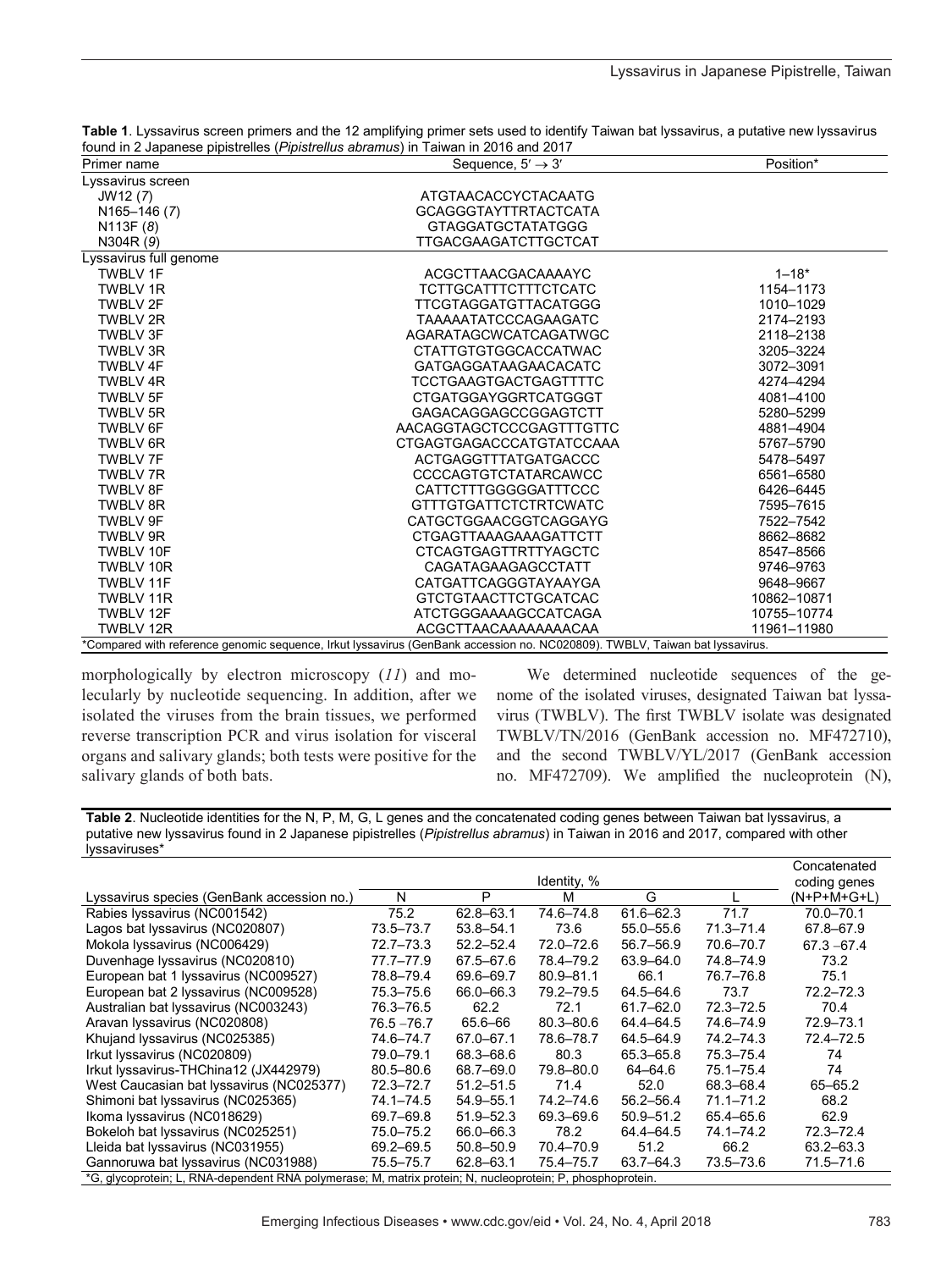#### **DISPATCHES**

**Figure**. Phylogenetic relationship of TWBLV (boldface), a putative new lyssavirus found in 2 Japanese pipistrelles (*Pipistrellus abramus*) in Taiwan in 2016 and 2017, compared with other lyssaviruses. Using the concatenated coding genes, we constructed the phylogenetic tree by using the maximumlikelihood method with the general time reversible plus invariant sites plus gamma 4 model. Numbers at the nodes indicate bootstrap confidence values (1,000 replicates) for the groups being composed of virus genes at the right of the nodes. GenBank accession numbers are provided for reference viruses. Scale bar indicates nucleotide substitutions per site. ABLV, Australia bat lyssavirus; ARAV, Aravan lyssavirus; BBLV, Bokeloh bat lyssavirus; DUVV, Duvenhage lyssavirus; EBLV-1, European bat lyssavirus type 1; EBLV-2, European bat lyssavirus type



2; IKOV, Ikoma lyssavirus; IRKV, Irkut lyssavirus; KHUV, Khujand lyssavirus; LBV, Lagos bat lyssavirus; LLEBV, Lleida bat lyssavirus; MOKV, Mokola lyssavirus; SHIBV, Shimoni bat lyssavirus; RABV, rabies lyssavirus; TWBLV, Taiwan bat lyssavirus; WCBV, West Caucasian bat lyssavirus.

phosphoprotein (P), matrix protein (M), glycoprotein (G), and RNA-dependent RNA polymerase (L) genes of the 2 TWBLV isolates by 12 primer sets designed by the AHRI (Table 1). The genome length of the 2 TWBLV isolates was 11,988 bases, with G+C contents of 43.66% for TWBLV/ TN/2016 and 43.83% for TWBLV/YL/2017. The genomic organization was similar to those of other lyssaviruses: 3′ untranslated region (UTR), 70 nt; N, 1356 nt; N-P UTR, 99 nt; P, 897 nt; P-M UTR, 82 nt; M, 609 nt; M-G UTR, 212 nt; G,1629 nt; G-L UTR, 518 nt; L, 6384 nt; and 5′ UTR, 132 nt. The 2 TWBLV isolates showed 98.7% nucleotide identity in the N gene and 98.6% nucleotide identity in the concatenated coding genes (N+P+M+G+L). Nucleotide identities of different genes between the TWBLVs and the other 16 lyssaviruses are listed in Table 2. For the N gene, the TWBLVs had the highest identities with IRKV (79.0%–80.6%), followed by EBLV-1 (78.8%–79.4%). The TWBLVs shared nucleotide identities with the concatenated coding genes of EBLV-1 (75.1%), followed by IRKV (74.0%). The phylogenetic analysis demonstrated that lyssaviruses were separated into 2 phylogroups; the TWBLVs were grouped into phylogroup 1 and clustered with the EBLV-1, IRKV, and DUVV (Figure).

#### **Conclusions**

We report a lyssavirus, TWBLV, that is closely related to EBLV-1, IRKV, and DUVV. The full-length nucleotide sequence of the concatenated coding genes of TWBLV showed 62.9%–75.1% nucleotide identities to the other 16 lyssaviruses (Table 2), and TWBLV was the most closely related to EBLV-1. The demarcation criteria of lyssavirus species, established by the International Committee on the Taxonomy of Viruses, include genetic distance, topology, antigenic patterns, and additional characteristics (*12*). Based on genetic distance, no similarity to the other lyssavirus species of more than 75.1% nucleotide identities of the concatenated coding genes of TWBLVs suggested that the isolated TWBLV was a new lyssavirus species.

The presence of TWBLV in the bats' salivary glands suggested that TWBLV may be shed through saliva. The study showed that the bat in East Asia could be infected with lyssavirus; however, because of the limited surveillance, the epidemiology of lyssavirus in Japanese pipistrelle and other bat species is still unclear. This uncertainty is likely to raise a public health concern in countries in Asia.

In conclusion, a lyssavirus, TWBLV, was identified in Japanese pipistrelle, and the infected bats may shed the virus through saliva. Japanese pipistrelle is a common insectivorous bat of low-altitude urban areas in East Asia (*13,14)*. Persons in countries in Asia should be aware to seek proper prophylaxis immediately if bitten by a bat. Studies on the epidemiology and pathogenicity of TWBLV are necessary to further characterize the virus.